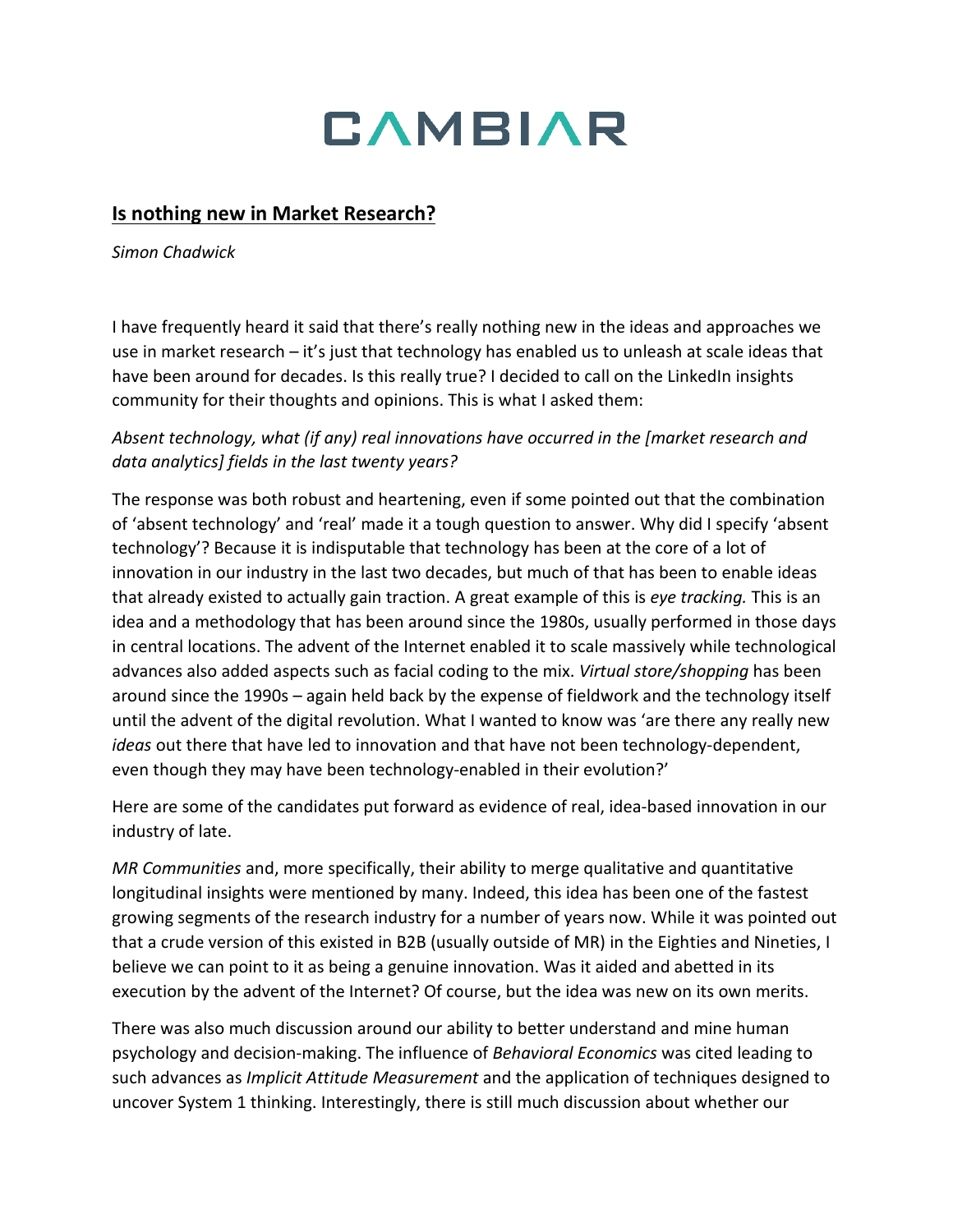application of Behavioral Economics/Sciences accurately reflects the complexity of human decision-making, especially since Kahnemann himself stressed that System 1/System 2 was merely shorthand for a much more complicated construct. Nevertheless, the search for ways to go beyond a mere System 2 response to our questioning is definitely a rolling process of innovation.

This, of course, leads us neatly into the whole arena of *Neuroscience*, cited by many as a new frontier for research. That there have been advances in this area is without doubt, but it is interesting that it repeatedly falls to the bottom of the list of things that clients are studying, that it has received little in terms of venture financing, and that the firms who have pursued it have generally struggled. An innovation waiting for its moment?

Another innovation that relies less on direct rather than indirect response is *Prediction Markets.*  Strictly speaking, this is not a brand-new idea, having its roots in the 1880's. Widely used since in politics and finance, some firms have attempted to apply it in product research to predict uptake of new introductions to the market. Again, interest among clients has been tepid and research companies have struggled to gain traction with it.

Other candidates put forward included refinements (some of them major) to the way in which we answer perennial client questions. One of these was in the area of brand health – specifically, how healthy is my brand in relation to that of the competition? One approach was *Brand Association Density*, a measure that relies on a single open-ended question designed to elicit responses that, subjected to text-mining, are linkable to other more defined brand associations. This enables researchers to study the inter-connectedness of those associations. Others offered up developments such as *Customer Lifetime Value Models, The Conversion Model* and even *Net Promoter Score* (though I would wonder whether this really was an advance!). That agencies are constantly looking to improve measurements and approaches to perennial questions is indisputable, but perhaps these fall into the realm of incremental improvement rather than outright innovation.

The final category that was put forward interestingly revolved around old ideas that had been roundly rejected in the past but were now deemed acceptable. These included *Data Fusion* and *Multimode.* The former caused heart failure and outright apoplexy in the U.S. media research industry when mooted in the 1990s and yet now is seen as fundamental to data integration and synthesis. The latter was labeled a total 'no-no' back in the Seventies and Eighties due to its potential for introducing unmeasurable bias into a study. In today's world of poor response rates, it has become a necessity in some areas such as B2B research, while there are now those who would argue that it actually brings a much-needed diversity and richness to our data.

## **Back to Technology**